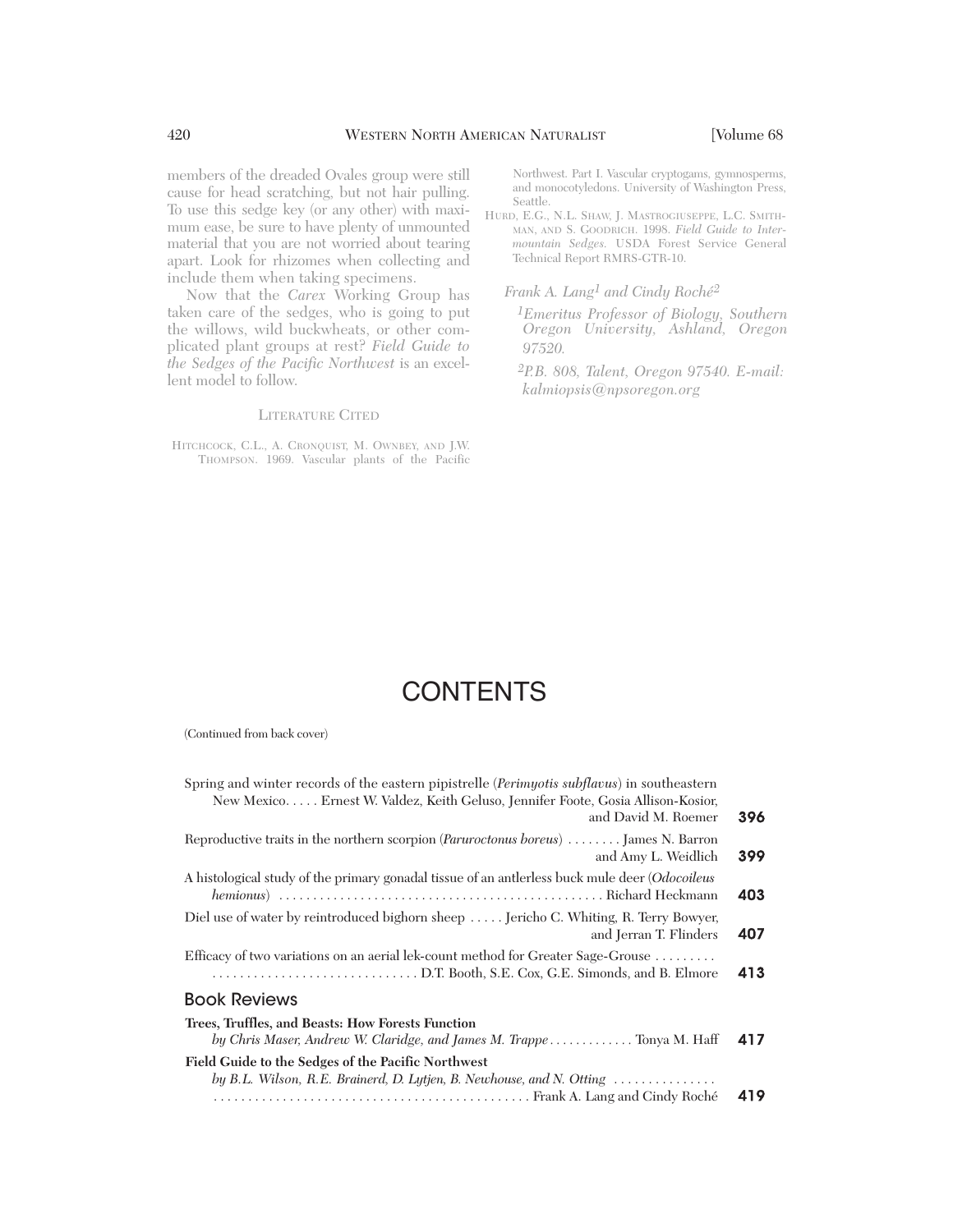### **INFORMATION FOR AUTHORS**

The *Western North American Naturalist* welcomes previously unpublished manuscripts pertaining to the biological natural history of western North America, including western Canada and all of Mexico. Preference will be given to concise manuscripts of up to 12,000 words. Longer manuscripts will be considered for the monograph series. Simple species lists are discouraged.

SUBMIT MANUSCRIPTS online at https://ojs.lib.byu .edu/wnan/index.php/wnan/information/authors or send an electronic copy to Mark C. Belk, Editor, *Western North American Naturalist,* wnan@byu.edu. An accompanying cover letter must provide information describing the extent to which data, text, or illustrations have been used in other papers or books that are published, in press, submitted, or soon to be submitted elsewhere. Authors should adhere to the following guidelines; manuscripts not so prepared may be returned for revision.

MANUSCRIPT PREPARATION. In general, the *Western North American Naturalist* follows recommendations in *Scientific Style and Format: The CSE Manual for Authors, Editors, and Publishers,* 7th edition (Rockefeller University Press, New York; available from: http://www.councilscienceeditors.org). However, we do differ in our treatment of entries in literature cited and other minor stylistic matters. Authors should consult the most recent issue of the *Western North American Naturalist* for formatting guidelines.

TYPE AND DOUBLE SPACE all materials, including literature cited, tables, and figure legends. Use the word processor's font attributes to indicate italics, superscripts, subscripts, and so forth. Use standard page format ( $22 \times 28$  cm), leaving 2.5-cm margins on all sides.

SUBMIT AN ELECTRONIC DOCUMENT. Number all pages and assemble the document in the following order: title page, abstract and key words, text, acknowledgments, literature cited, appendixes, tables, figure legends, figures.

TITLE PAGE includes an informative title no longer than 15 words; names, addresses, and e-mail ad dresses of all authors; a running head of fewer than 40 letters and spaces; and notes to indicate changes of address and the author to whom correspondence should be addressed.

ABSTRACT states briefly the purpose, methods, results, and conclusions of the research. It is followed by 6–12 key words, listed in order of decreasing importance, to be used for indexing.

TEXT has centered main headings printed in all capital letters; 2nd-level headings are centered in upper- and lowercase letters; 3rd-level headings begin paragraphs.

VOUCHER SPECIMENS. Authors are encouraged to designate, properly prepare, label, and deposit high-quality voucher specimens and cultures docu-

menting their research in an established permanent collection, and to cite the repository in publication.

REFERENCES IN THE TEXT are cited by author and date: e.g., Martin (1998) or (Martin 1998). Multiple citations should be separated by commas and listed in chronological order. Use "et al." after name of first author for citations having more than 2 authors.

ACKNOWLEDGMENTS, under a centered main heading, include special publication numbers, grant or contract numbers, or protocol numbers when appropriate.

LITERATURE CITED, also under a centered main heading, lists references alphabetically in the following formats:

- KONDOLE, G.M. 1997. Hungry water: effects of dams and gravel mining on river channels. Environmental Management 21:533–551.
- BRADY, N.C. 1990. The nature and properties of soils. 10th edition. Macmillan, New York.
- TOKESHI, M. 1995. Life cycles and population dynamics. Pages 225–268 *in* P. Armitage, P.S. Cranston, and L.C.V. Pinder, editors, The Chironomidae: biology and ecology of non-biting midges. Chapman and Hall, London.

TABLES are double spaced on separate sheets and designed to fit the width of either a single column (6.7 cm) or a page (14.0 cm). Use lowercase letters to indicate footnotes whenever possible.

FIGURES may be initially embedded in the word processor or PDF file, for the reviewers' convenience. However, authors of accepted manuscripts must provide figures in an appropriate file format: EPS, TIF, JPEG, or PDF. Lettering on figures should be large enough to withstand reduction to 1- or 2-column width. Originals must be no larger than  $22 \times 28$  cm. Resolution should be 300 dpi for photographs and up to 1200 dpi for black-and-white line art.

NOTES. If the manuscript would be more appropri ate as a short communication or note, follow the above instructions but do not include section headings.

A CHARGE of \$55 per page is made for articles published; the rate if any one of the authors is an individual subscriber will be \$40 per page. However, manuscripts with color figures will be assessed an additional charge of \$300. A PDF file of the published article will be provided to all authors.

#### FINAL CHECK:

- Cover letter explaining any duplication of information
- Inclusion of addresses and e-mail addresses of all authors on the manuscript's title page
- A word processor or PDF file containing the text, tables, and figure captions.
- Electronic figures in EPS, TIF, JPG, or PDF format.
- Conformity with instructions